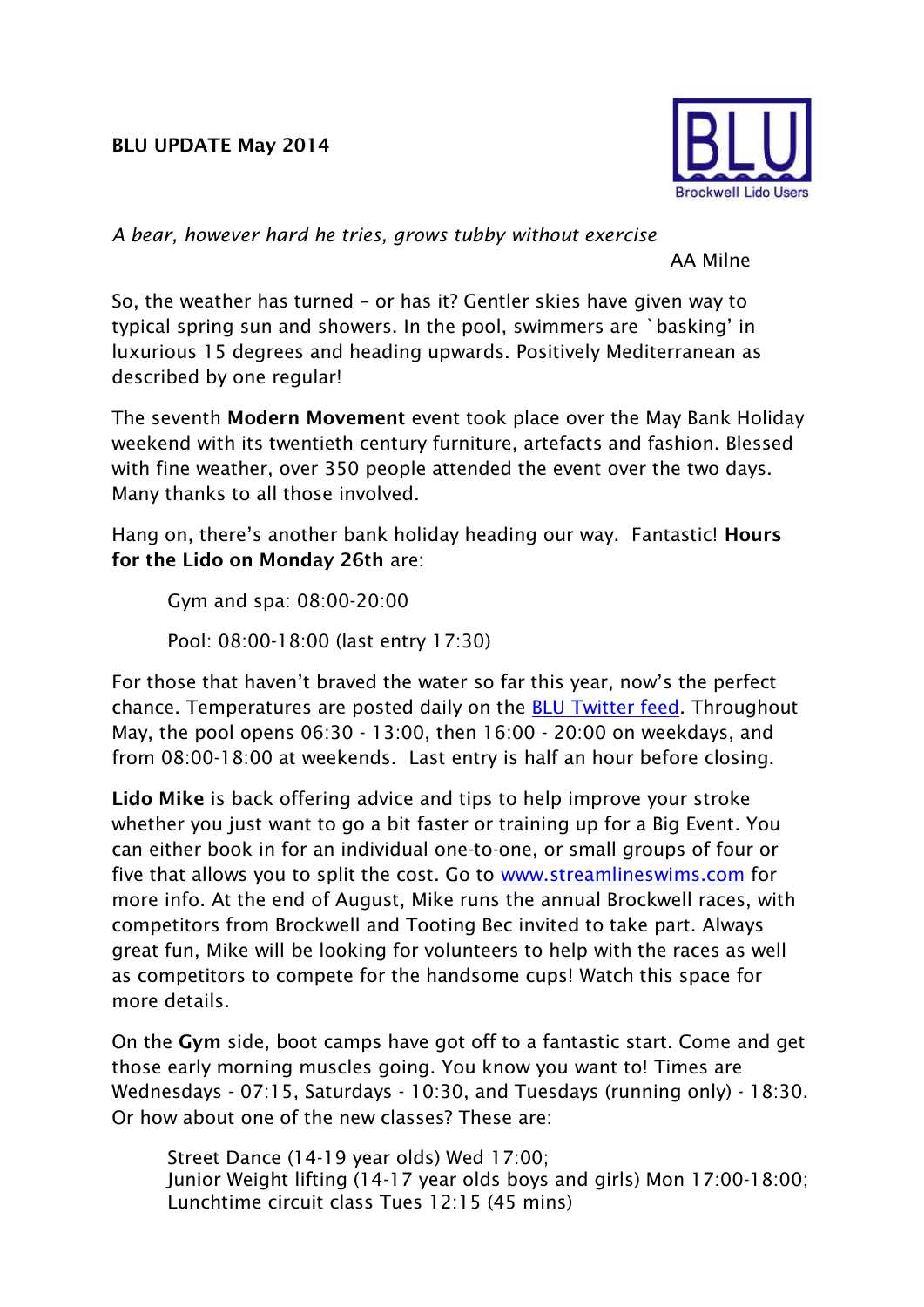Lunchtime spin class Tues 13:15 Total body conditioning class Wed 11:30.

Are you **over 50**? Do you wish there were more classes tailored to your needs? Or maybe you are recovering from injury, or pregnant, or post-natal? Or just new to group exercise classes? Or just looking for a "gentle" class. Please do let BLU know if you would be interested in such a class; give us an idea of what sort of class would suit your needs and what such a class might be called to attract interest.

Work on **the wet changing rooms** continues apace. It's hoped they will be ready for use again by the middle of June. Fingers crossed!!! There are still some vacancies for summer lifeguards. What a way to spend your summer than outdoors at the Lido (despite the usual English summer rain showers!). So if you're a good swimmer, between jobs, awaiting college, this could be the summer job for you. Contact tara.harris@fusion-lifestyle.com

**Windrush**, the Triathlon club that trains at the Lido, has launched a junior section, called Windrush Juniors, funnily enough, and is a great introduction to triathlon for boys and girls 8+. Club membership £5 for juniors allows them to join and includes: running sessions in Brockwell Park (Sat 08:30- 09:30 £2 per session), cycling sessions at Herne Hill Velodrome (Tues 18:00pm £3), swimming sessions starting in June (Wed 17:00 - 18:00pm £3). Information and questions from [info@windrushtri.co.uk](mailto:info@windrushtri.co.uk)

The long campaigned for and now realised **Car park** monitoring is up and running and working well. Spaces are now actually being filled by those using the park and the lido! But beware the time clock and don't be caught out (like one regular who forgot the two hour free parking rule). Make sure you're either within the two hour stay or register in advance with Dash Car Parking [\(www.dashpark.com/tube\)](http://www.dashpark.com/tube) or on a smartphone app. You can book extra parking once you're registered at £3.50 per hr.

A reminder for the brilliant **Herne Hill Free Film Festival**, which will be showing Beasts of the Summer Wild at the lido on 17th May at 20:30. Tickets and details can be found at [http://www.freefilmfestivals.org/whats](http://www.freefilmfestivals.org/whats-on/categoryevents/15-herne-hill-free-film-festival.html)[on/categoryevents/15-herne-hill-free-film-festival.html](http://www.freefilmfestivals.org/whats-on/categoryevents/15-herne-hill-free-film-festival.html)

**The Lido Café**, doing their bit for summer enjoyment, are now open for breakfast from 8am every day. From May 20th, they will also be opening for dinner on Tuesday evenings with their special Tuesday night Prosecco offer. Mouth-watering newcomers to their summer drinks menu include a blueberry prosecco fizz and a new "smoky" Bloody Mary (for the morning after hangover). Crikey! Food highlights include a wild garlic, mint and courgette soup, guinea fowl baked with wild rice, apricots, cinnamon,